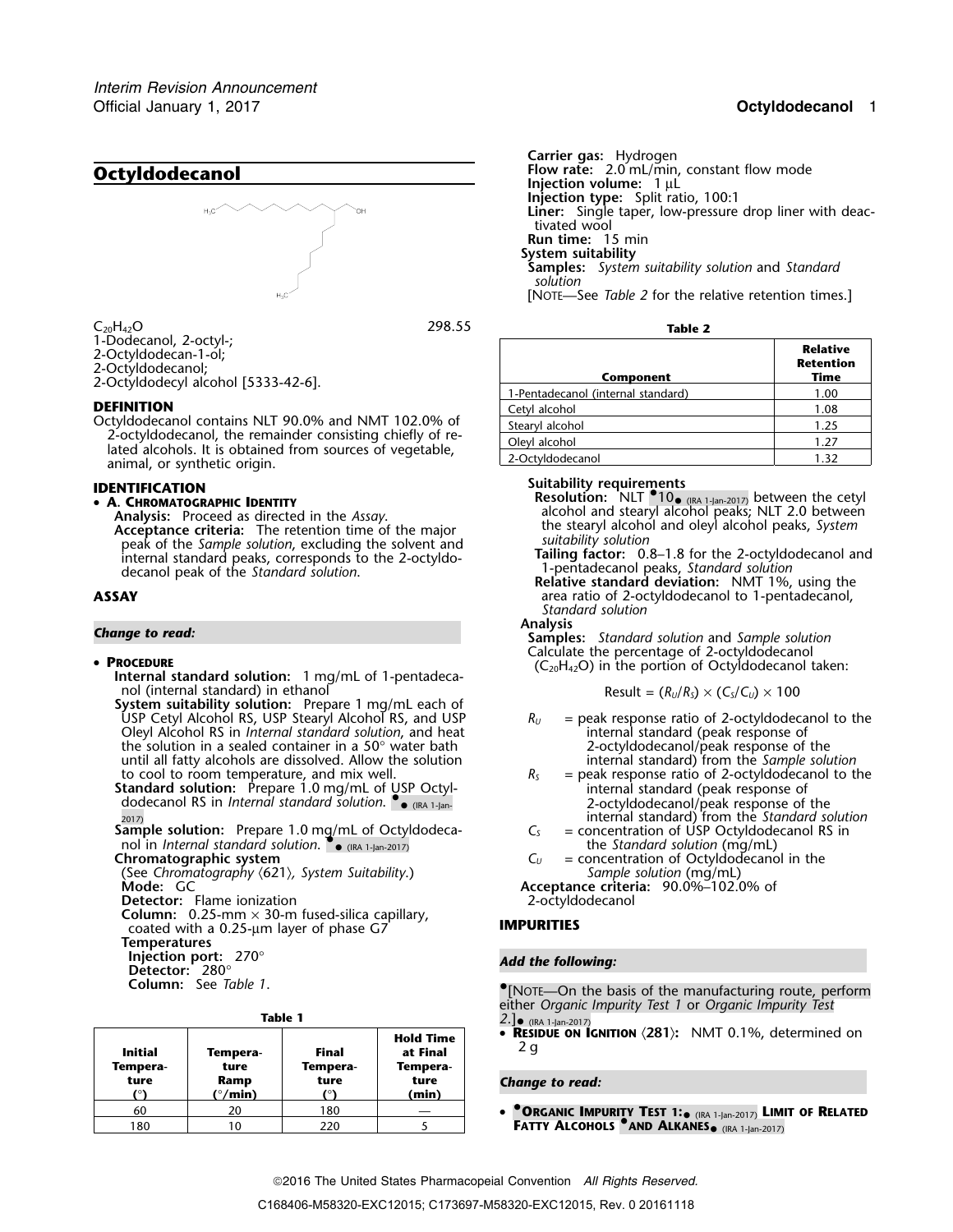System suitability solution: <sup>O</sup>Prepare 1 mg/mL each and Comptance criter of USP Stearyl Alcohol RS, USP that are less than 0.05 that are less than 0.05 that are less than 0.05 that are less than 0.05 that are less than 0. Linoleyl Alcohol RS, and USP Octyldodecanol RS in eth-<br>anol, and heat the solution in a sealed container in a anol, and heat the solution in a sealed container in a **Sum of unspecified •.related fatty alcohols and im-**50° water bath until all fatty alcohols are dissolved.<br>Allow the solution to cool to room temperature, and (IRA 1-Jan-2017) NMT 1% Allow the solution to cool to room temperature, and **•.Sum of** *n***-nonadecane, 9-methyl nonadecane, 2-oc**mix well. Dilute the solution with ethanol to obtain a **tyl-1-decanol, 2-hexyl-1-dodecanol, 2-octyl-1-te-**<br>solution containing 0.05 mg/mL each of USP Stearyl **tradecanol, and 2-decyl-1-dodecanol:** NMT solution containing 0.05 mg/mL each of USP Stearyl Alcohol RS, USP Oleyl Alcohol RS, USP Linoleyl Alcohol

RS, and USP Octyldodecanol RS.<sub>• (IRA 1-Jan-2017)<br>**Sample solution:** 1 mg/mL of Octyldodecanol in **Add the following:**<br>ethanol</sub>

**Chromatographic system:** Proceed as directed in the **•• ORGANIC IMPURITY TEST 2: LIMIT OF BRANCHED CHAIN** *Assay*, except use split injection with a split ratio of

| Component                                                  | <b>Relative</b><br>Retention<br>Time | solution cor<br>Alcohol RS,<br>RS, and US<br>Sample solu |
|------------------------------------------------------------|--------------------------------------|----------------------------------------------------------|
| n-Nonadecane <sup>a</sup>                                  | 0.63                                 | ethanol                                                  |
| 9-Methyl nonadecane <sup>a</sup>                           | 0.65                                 | Chromatogr                                               |
| 2-Octyl-1-decanol or 2-hexyl-1-dodecanol <sup>b</sup>      | 0.87                                 | Assay, exce                                              |
| Stearyl alcohol <sup>c</sup>                               | 0.95                                 | and run tim                                              |
| Oleyl alcohol <sup>c</sup>                                 | 0.96                                 | System suita                                             |
| Linoleyl alcohol <sup>c</sup>                              | 0.99                                 | Samples:                                                 |
| Octvldodecanol <sup>d</sup>                                | 1.00                                 | solution                                                 |
| 2-Octyl-1-tetradecanol or 2-decyl-1-dodecanol <sup>b</sup> | 1.17                                 | [NOTE-See<br>branched                                    |
| Any other unspecified related fatty alcohol or<br>impurity |                                      | aldehyde.]                                               |

<sup>a</sup> Alkane.

<sup>b</sup> **Table 4** .Related branched chain fatty alcohol.

• (IRA 1-Jan-2017)

# **Analysis**<br>**Samples:** *System suitability solution* and *Sample*<br>*solution*

• Identify *n*-nonadecane, 9-methyl nonadecane, and  $\blacksquare$  Any other unspecified fatty alcohol or each of the linear chain fatty alcohols and branched<br>chain fatty alcohols in the *Sample solution* according each exercise branched chain fatty alcohol. chain fatty alcohols in the *Sample solution* according to *Table 3*.

Calculate the percentage of *n*-nonadecane (9-methyl **Related linear chain fatty alcohol.**<br>Related linear chain fatty alcohols **relations** of the linear chain fatty alcohols nonadecane, each of the linear chain fatty alcohols<br>and branched chain fatty alcohols, or any other unand branched chain ratty alcohols, or any other un-<br>specified related fatty alcohol or impurity) in the por-<br>tion of Octyldodecanol taken:<br>leyl alcohol peaks; NLT 2.0 between the linoleyl al-

- *r*<sub>*U*</sub> = peak response of *n*-nonadecane (9-methyl **Analysis**<br>**Analysis Analysis System suitability solution and Sample nonadecane** each of the linear chain fatty alcohols and branched chain fatty alcohols, *solution*
- $r_1$  = sum of all the peak responses, excluding peak responses due to solvent, from the *Sample*<br>solution (RA 1-Jan-2017)<br>solution (RA 1-Jan-2017)<br>solution (RA 1-Jan-2017)
- **System suitability solution: <sup>●</sup>Prepare 1 mg/mL each <b>Acceptance criteria:** Disregard •any unspecified peaks  $\bullet$  (IRA 1-Jan-2017) and any peaks
	-
	- 1.5% (IRA 1-Jan-2017)

- FATTY ALCOHOLS AND BRANCHED CHAIN ALDEHYDE<br>System suitability<br>System suitability<br>System suitability<br>System suitability<br>System suitability<br>System suitability solution: Prepare 1 mg/mL each of<br>USP Stearyl Alcohol RS, USP Ole oleyi Alcohol is, and use uclyluouecallor is in each of the relative retention times.]<br>Inol, and heat the solution in a sealed container in a [NOTE—See *Table 3* for the relative retention times.]<br>50° water bath until all •**Table 3**<br>• **Table 3** • **COOL** Table 3 • **COOL** Table 3 • **COOL** Table 3 mix well. Dilute the solution with ethanol to obtain a solution containing 0.05 mg/mL each of USP Stearyl Alcohol RS, USP Oleyl Alcohol RS, USP Linoleyl Alcohol **Component Time** RS, and USP Octyldodecanol RS.
	- **Sample solution:** 1 mg/mL of Octyldodecanol in ethanol

Chromatographic system: Proceed as directed in the Assay, except use split injection with a split ratio of 5:1 and run time of 30 min.

## **System suitability**

- **Samples:** *System suitability solution* and *Sample solution*
- [NOTE—See Table 4 for the relative retention times for<br>branched chain fatty alcohols and branched chain<br>aldehyde.]

| ERelated linear chain fatty alcohol.<br><sup>d</sup> Sample.                                                     | Component                                                  | <b>Relative</b><br><b>Retention</b><br>Time |
|------------------------------------------------------------------------------------------------------------------|------------------------------------------------------------|---------------------------------------------|
| (IRA 1-Jan-2017)<br>Suitability requirements                                                                     | 2-Octyl-1-decanol or 2-hexyl-1-dodecanol <sup>a</sup>      | 0.87                                        |
| <b>Resolution:</b> NLT 2.0 between the stearyl alcohol and                                                       | 2-Octvldodecanal <sup>b</sup>                              | 0.93                                        |
| oleyl alcohol peaks; NLT 2.0 between the linoleyl al-                                                            | Stearyl alcohol <sup>c</sup>                               | 0.95                                        |
| cohol and 2-octyldodecanol peaks, System suitability                                                             | Olevl alcohol <sup>c</sup>                                 | 0.96                                        |
| solution                                                                                                         | Linolevl alcohol <sup>c</sup>                              | 0.99                                        |
|                                                                                                                  | Octyldodecanol <sup>d</sup>                                | 1.00                                        |
|                                                                                                                  | 2-Octyl-1-tetradecanol or 2-decyl-1-dodecanol <sup>a</sup> | 1.17                                        |
| "Identify <i>n</i> -nonadecane, 9-methyl nonadecane, and<br>each of the linear chain fatty alcohols and branched | Any other unspecified fatty alcohol or<br>impurity         |                                             |
| <b>Analysis</b><br><b>Samples:</b> System suitability solution and Sample<br>solution                            |                                                            |                                             |

**Branched aldehyde.** 

cohol and octyldodecanol peaks, *System suitability* Result = (*<sup>r</sup>U*/*<sup>r</sup>T*) ×<sup>100</sup> *solution*

nonadecane, each of the linear chain fatty **Samples:** *System suitability solution* and *Sample*

or any other unspecified related fatty alcohol,<br>or any other unspecified related fatty alcohol in Identify each branched chain aldehyde peak in the Sample solution or any other dispectived related ratty according<br>or impurity) from the *Sample solution*<br>according to *Table 4*.

2-octyl-1-tetradecanol, or 2-decyl-1-dodecanol),